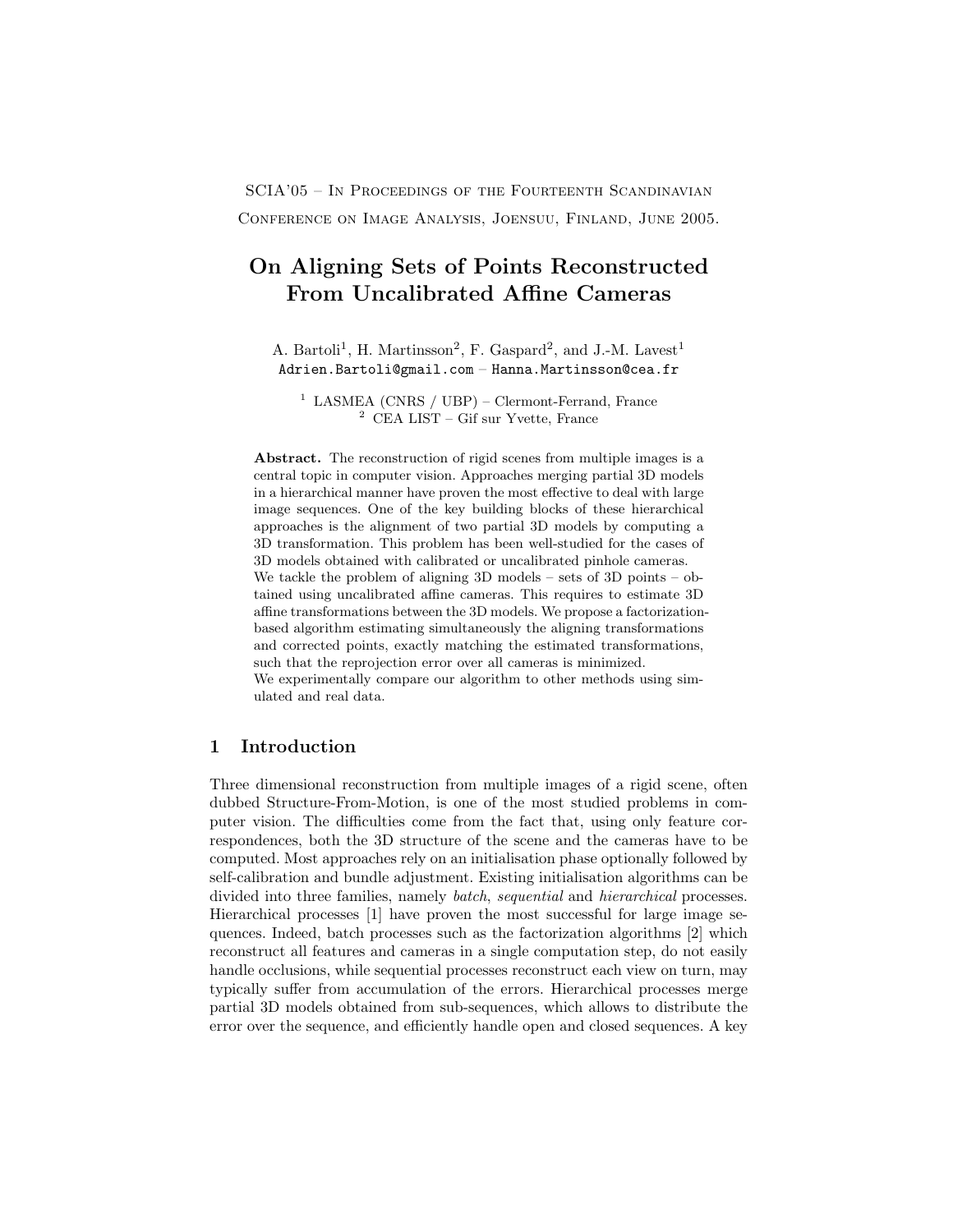

Fig. 1. This paper deals with the estimation of 3D affine transformations between two (or more) affine reconstructions obtained from uncalibrated affine cameras.

step of hierarchical processes is the fusion or the *alignment* of partial 3D models, by computing 3D motion from 3D feature correspondences. This problem has been extensively studied in the projective and metric cases.

We focus on the affine camera model, which is a reasonable approximation to the perspective camera model when the depth of the observed scene is small compared to the viewing distance. Partial 3D models obtained from sub-sequences, i.e. multiple subsets of cameras, are related by 3D affine transformations. We deal with the computation of such transformations from point correspondences, as illustrated on figure 1. We propose a Maximum Likelihood Estimator based on factorizing modified 3D point coordinates. We compute a 3D affine transformation and a set of 3D point correspondences which perfectly match, such that the reprojection error in all sets of cameras is minimized. The method can be embedded in a robust RANSAC-like [3] framework to deal with data sets containing outliers. It is intended to fit in hierarchical affine Structure-From-Motion processes of which the basic reconstruction block is, e.g. the affine factorization [2]. Our method, based on the new concept of orthonormal bases, requires a single Singular Value Decomposition (SVD) in the occlusion-free case.

This paper is organized as follow. We give our notation and preliminaries in §2. In §3, we review the factorization approach to uncalibrated affine Structure-From-Motion. Our alignment method is described in §4, while other methods are summarized in §5. Experimental results are reported in §6. Our conclusions are given in §7.

### 2 Notation and Preliminaries

Vectors are typeset using bold fonts, e.g. x, and matrices using sans-serif, calligraphic and greek fonts,  $e.g.$  A,  $Q$  and  $\Lambda$ . We do not use homogeneous coordinates, *i.e.* image point coordinates are 2-vectors:  $\mathbf{x}^T = (x, y)$ , where <sup>T</sup> is transposition. The different sets of cameras are indicated with primes,  $e.g.$   $P_1$ ,  $P'_1$  and  $P''_1$  are the first cameras of the three first camera sets. Index  $i = 1...n$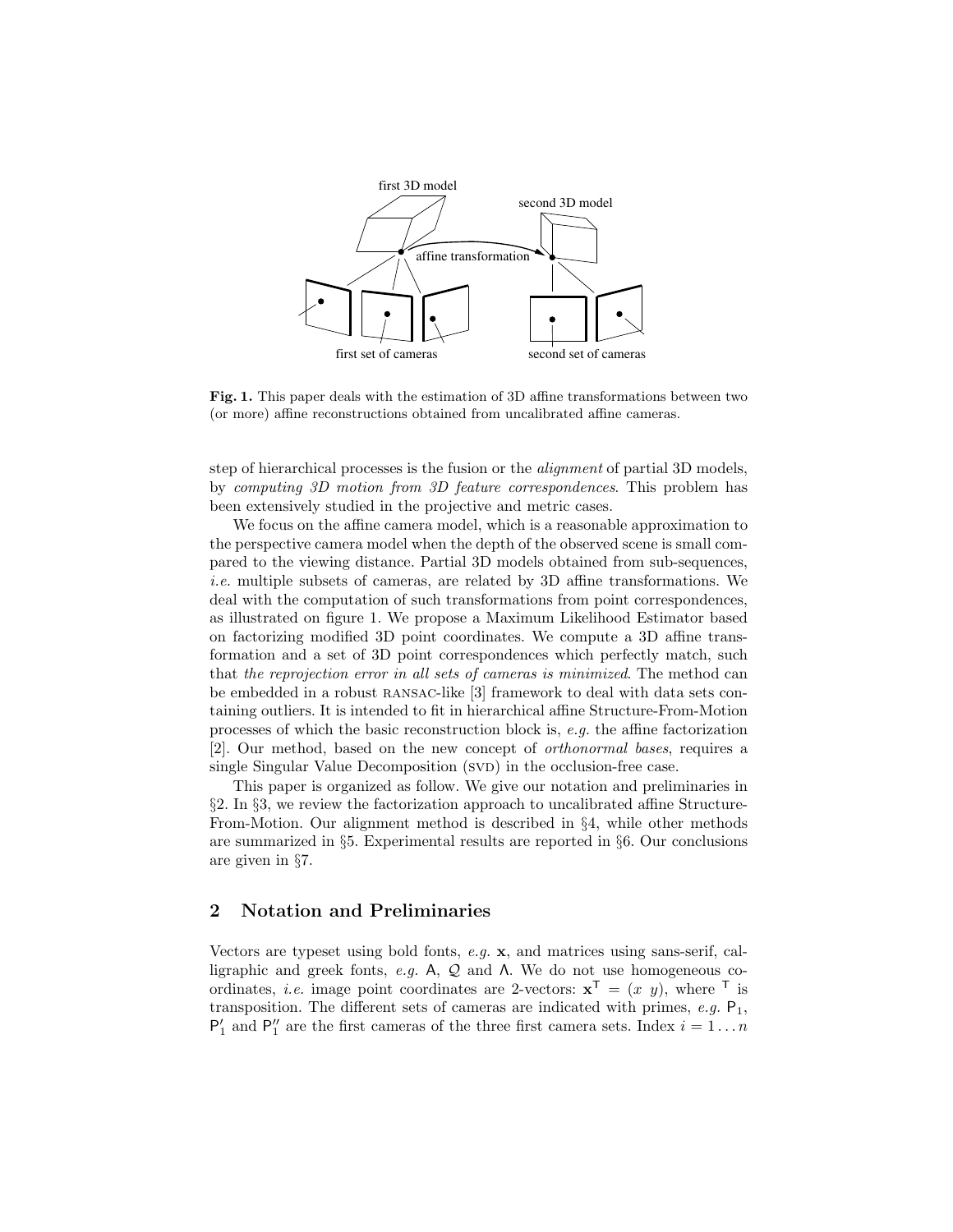is used for the cameras of a camera set and index  $j = 1 \dots m$  is used for the 3D points. The identity matrix is denoted I and the zero matrix and vector by 0 and 0. The Frobenius or  $\mathcal{L}_2$  norm of a matrix A or a vector **x** are respectively denoted  $||A||$  and  $||\mathbf{x}||$ . The mean vector of a set of vectors, say  $\{Q_j\}$ , is denoted  $\bar{Q}$ . The Moore-Penrose pseudoinverse of matrix A is denoted  $A^{\dagger}$ .

Let  $\mathbf{Q}_i$  be a 3-vector and  $\mathbf{x}_{ij}$  a 2-vector representing respectively a 3D and an image point. The uncalibrated affine camera is modeled by a  $(2 \times 3)$  matrix  $P_i$  and a  $(2 \times 1)$  translation vector  $t_i$ , giving the projection equation:

$$
\mathbf{x}_{ij} = \mathsf{P}_i \mathbf{Q}_j + \mathbf{t}_i. \tag{1}
$$

Calligraphic fonts are used for the measurement matrices: e.g.  $\mathcal{X}_{(2n\times m)}$  is made with measured point coordinates  $\mathbf{x}_{ij}$  and  $\mathcal{X} = (\mathcal{Y}_1 \cdots \mathcal{Y}_m)$ , where  $\mathcal{Y}_j$  contains all the measured image coordinates for the j-th point. The so-called  $(2n \times 3)$ 'joint projection' and  $(3 \times m)$  'joint structure' matrices are defined by  $\mathcal{P}^T$  =  $(P_1^{\mathsf{T}} \cdots P_n^{\mathsf{T}})$  and  $\mathcal{Q} = (\mathbf{Q}_1 \cdots \mathbf{Q}_m)$ . We assume that the noise on image point positions is i.i.d., centred Gaussian. Under these hypotheses minimizing the reprojection error yields Maximum Likelihood Estimates.

# 3 Structure-From-Motion Using Factorization

Given a set of point matches  $\{x_{ij}\}\$ , the factorization algorithm is employed to recover all cameras  $\{\hat{\mathsf{P}}_i, \hat{\mathbf{t}}_i\}$  and 3D points  $\{\hat{\mathbf{Q}}_j\}$  at once [2]. Under the aforementioned hypotheses on the noise distribution, this algorithm computes Maximum Likelihood Estimates by minimizing the reprojection error:

$$
\mathcal{R}^2(\mathcal{P}, \mathcal{Q}, \{\mathbf{t}_i\}) = \frac{1}{nm} \sum_{i=1}^n \sum_{j=1}^m d^2(\mathbf{x}_{ij}, \mathsf{P}_i \mathbf{Q}_j + \mathbf{t}_i),
$$
(2)

where  $d(\mathbf{x}, \mathbf{y}) = ||\mathbf{x}-\mathbf{y}||$  is the Euclidean distance between x and y. The problem is thus formulated as  $\min_{\hat{\mathcal{P}}, \hat{\mathcal{Q}}, \{\hat{\mathbf{t}}_i\}} \mathcal{R}^2(\hat{\mathcal{P}}, \hat{\mathcal{Q}}, \{\hat{\mathbf{t}}_i\}).$ 

Step 1: Computing the translation. Given the uncalibrated affine projection  $(1)$ , the first step of the algorithm is to compute the translation  $\hat{\mathbf{t}}_i$  of each camera in order to cancel it out from the projection equation. This is achieved by nullifying the partial derivatives of the reprojection error (2) with respect to  $\hat{\mathbf{t}}_i$ :  $\frac{\partial \mathcal{R}^2}{\partial \hat{\mathbf{t}}}$  $\frac{\partial \mathcal{R}^2}{\partial \hat{\mathbf{t}}_i} = 0.$ A short calculation shows that if we fix the arbitrary centroid of the 3D points to the origin, then  $\hat{\mathbf{t}}_i = \bar{\mathbf{x}}_i$ . Each set of image points is therefore centred on its centroid, *i.e.*  $\mathbf{x}_{ij} \leftarrow \mathbf{x}_{ij} - \bar{\mathbf{x}}_i$ , to obtain *centred coordinates*. Henceforth, we work in centred coordinates which allows to write the *centred projection equation*  $\mathbf{x}_{ij} = \mathsf{P}_i \mathbf{Q}_j$  from (1).

Step 2: Factorizing. We rewrite  $\mathcal{R}^2(\mathcal{P}, \mathcal{Q}) = \frac{1}{nm} \sum_{i=1}^n \sum_{j=1}^m d^2(\mathbf{x}_{ij}, \mathsf{P}_i \mathbf{Q}_j)$  the reprojection error. The problem is thus reformulated as  $\min_{\hat{\mathcal{P}}, \hat{\mathcal{Q}}} \mathcal{R}^2(\hat{\mathcal{P}}, \hat{\mathcal{Q}})$ . The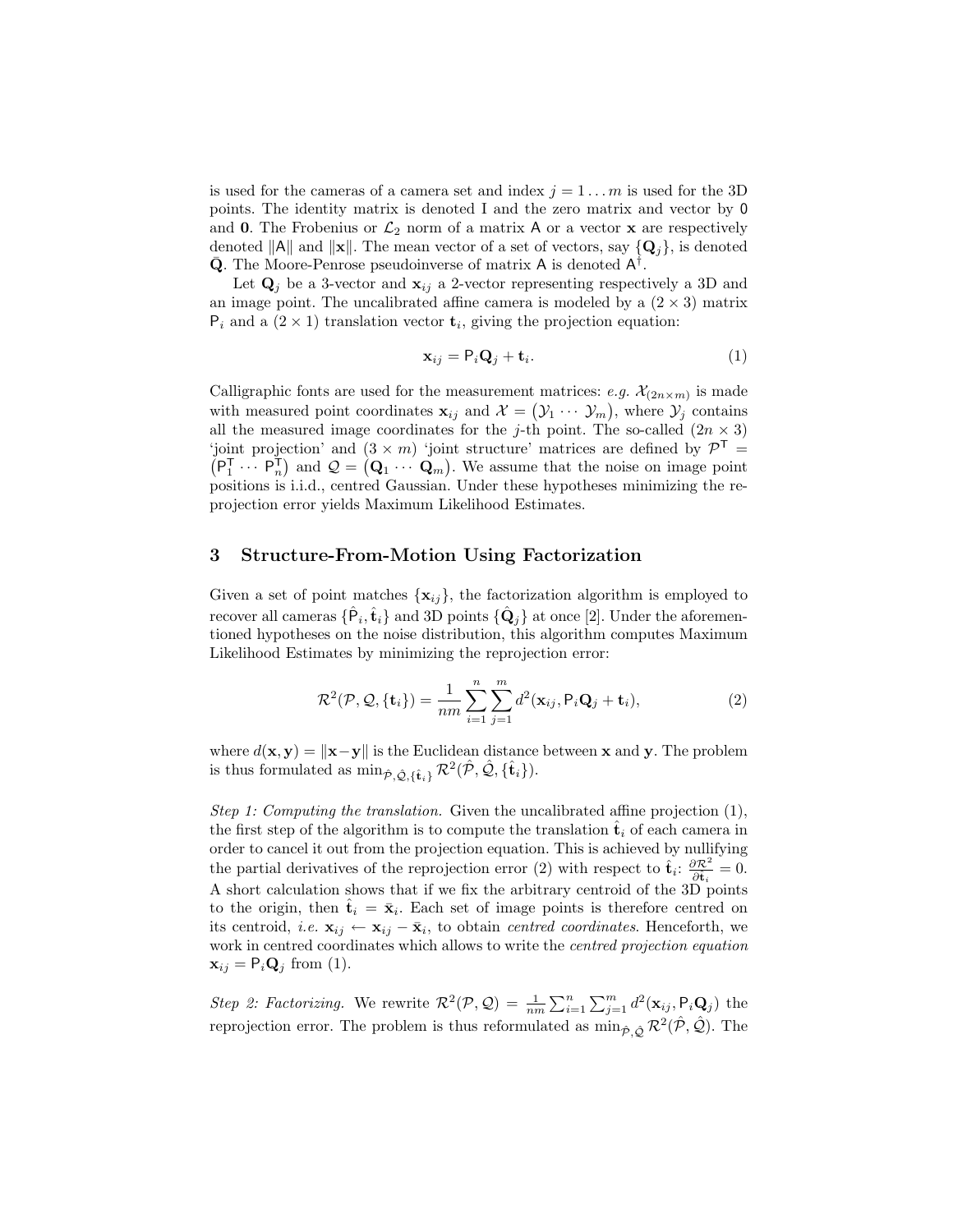reprojection error can be rewritten by gathering the terms using the measurement, the 'joint projection' and the 'joint structure' matrices as  $\mathcal{R}^2(\mathcal{P}, \mathcal{Q}) \propto$  $\|\mathcal{X} - \mathcal{P}\mathcal{Q}\|^2$ , and the problem is solved by computing the Singular Value Decomposition (SVD) [4] of matrix  $\mathcal{X}$ :  $\mathcal{X}_{2n \times m} = \bigcup_{2n \times m} \sum_{m \times m} \bigvee_{m \times m}^{\mathsf{T}}$ , where U and V are orthonormal matrices and  $\Sigma$  is diagonal and contains the singular values of X. Let  $\Sigma = \Sigma_u \Sigma_v$  be any decomposition of matrix  $\Sigma$ ,  $e.g. \Sigma_u = \Sigma_v = \sqrt{\Sigma}$ . The motion and structure are obtained by, loosely speaking, 'truncating' the decomposition or nullifying all but the 3 first singular values, which leads to  $\mathcal{P} = \psi(\mathsf{U}\Sigma_u)$  and  $\mathcal{Q} = \psi^{\mathsf{T}}(\mathsf{V}\Sigma_v^{\mathsf{T}})$ , where  $\psi(\mathsf{W})$  returns the matrix formed with  $\mathcal{V} = \mathcal{V}(\mathsf{O}\mathsf{Z}_u)$  and  $\mathcal{Q} = \mathcal{V}(\mathsf{V}\mathsf{Z}_v)$ , where  $\mathcal{V}(\mathsf{W})$  returns the matrix formed with the 3 leading columns of matrix W. Note that the alternative solution  $\mathcal{P} = \mathcal{V}(\mathsf{U})$ and  $\mathcal{Q} = \psi^{\mathsf{T}}(\mathsf{V}\Sigma)$  has the property  $\mathcal{P}^{\mathsf{T}}\mathcal{P} = I$  which is useful for our alignment method, see §4. The 3D model is obtained only up to a global affine transformation. Indeed, let B be a  $(3 \times 3)$  invertible matrix:  $\tilde{\mathcal{P}} = \hat{\mathcal{P}}B$  and  $\tilde{\mathcal{Q}} = B^{-1}\hat{\mathcal{Q}}$ give the same reprojection error as  $P$  and  $Q$  since  $\mathcal{R}^2(\tilde{P}, \tilde{Q}) = ||\mathcal{X} - \tilde{P}\tilde{Q}|| =$  $\|\mathcal{X} - \hat{\mathcal{P}}BB^{-1}\hat{\mathcal{Q}}\|^2 = \|\mathcal{X} - \mathcal{P}\mathcal{Q}\|^2 = \mathcal{R}^2(\mathcal{P}, \mathcal{Q})$ . As presented above, the factorization algorithm do not handle occlusions. Though some algorithms have been proposed, see e.g. [5], they are not appropriate for Structure-From-Motion from large image sequences.

## 4 Alignment of 3D Affine Reconstructions

We formally state the alignment problem in the two camera set case and present our algorithm, dubbed 'FactMLE'. Its extension to the multiple camera set case is trivial and is omitted.

#### 4.1 Problem Statement

Consider two sets of cameras  $\{(\mathsf{P}_i, \mathbf{t}_i)\}_{i=1}^n$  and  $\{(\mathsf{P}'_i, \mathbf{t}'_i)\}_{i=1}^{n'}$  and associated structures<sup>3</sup>  $\{Q_j \leftrightarrow Q'_j\}_{j=1}^m$  obtained by reconstructing a rigid scene using e.g. the above-described factorization algorithm. The reprojection error over these two sets is given by:

$$
\mathcal{C}^2(\mathcal{Q}, \mathcal{Q}') = \frac{1}{2nm} \left( \mathcal{R}^2(\mathcal{P}, \mathcal{Q}, \{\mathbf{t}_i\}) + \mathcal{R}'^2(\mathcal{P}', \mathcal{Q}', \{\mathbf{t}'_i\}) \right). \tag{3}
$$

Let  $(\hat{\mathsf{A}}, \hat{\mathsf{t}})$  represent the aligning  $(3 \times 3)$  affine transformation. The Maximum Likelihood Estimator is formulated by:

$$
\min_{\hat{\mathcal{Q}}, \hat{\mathcal{Q}}'} \mathcal{C}^2(\hat{\mathcal{Q}}, \hat{\mathcal{Q}}') \quad \text{s.t.} \quad \hat{\mathbf{Q}}'_j = \hat{\mathbf{A}} \hat{\mathbf{Q}}_j + \hat{\mathbf{t}}.
$$
\n(4)

#### 4.2 A Factorization-Based Algorithm

Our method to solve problem (4) uses a three-step factorization strategy. We describe it in the occlusion-free case only. An iterative extension for the missing data case will be proposed in a forthcoming paper.

<sup>3</sup> Without loss of generality, we assume the same number of points to be present in the two reconstructions since only the correspondences are used for alignment.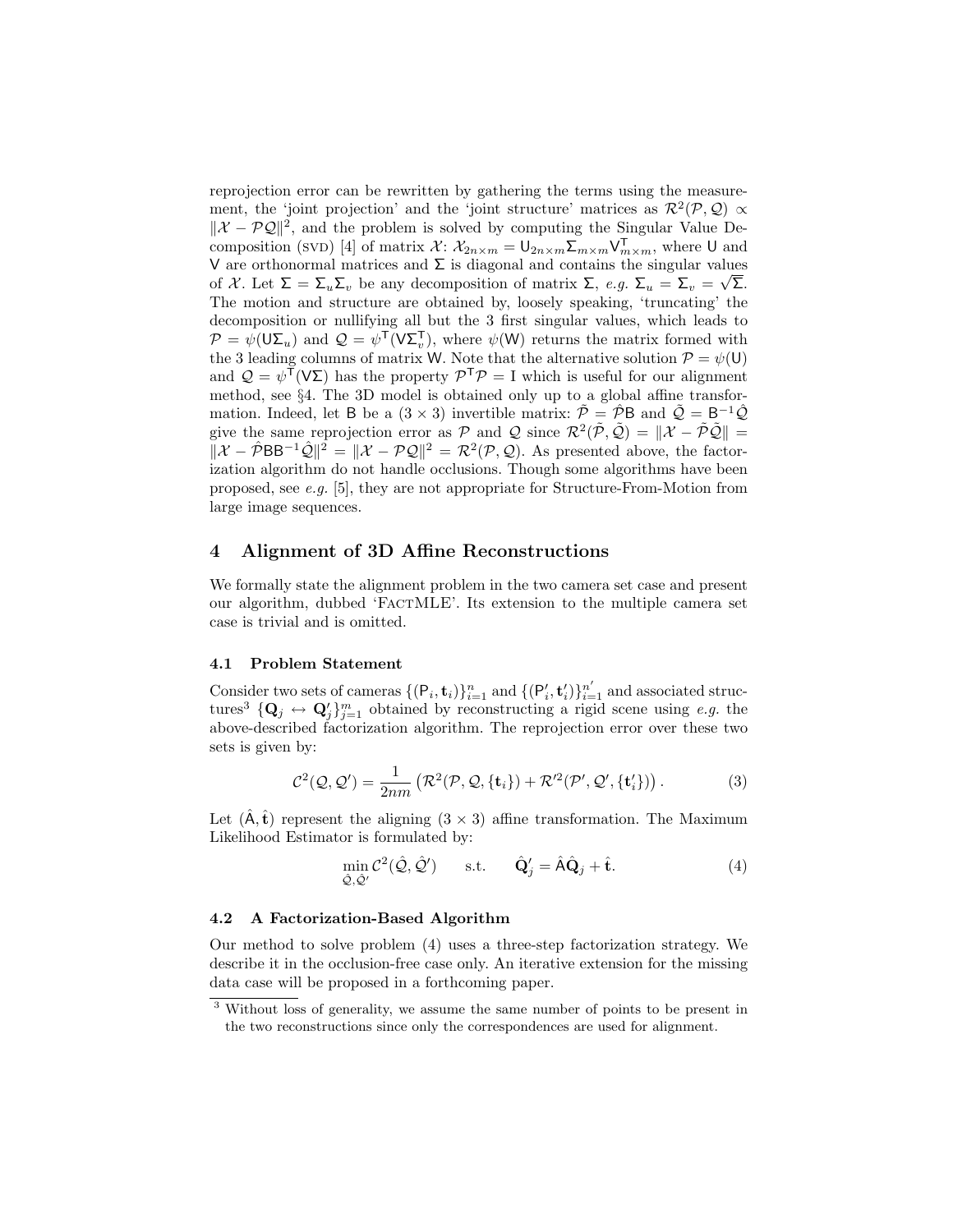Step 1: Orthonormalizing. We propose the important concept of orthonormal bases. We define a reconstruction to be in an orthonormal basis if the joint projection matrix is column-orthonormal. Given a joint projection matrix  $P$ , one can find a 3D affine tranformation  $N_{(3\times3)}$  such that PN is column-orthonormal, *i.e.* such that  $N^T \mathcal{P}^T \mathcal{P} N = I_{(3 \times 3)}$ . We call N an *orthonormalizing transformation*. The set of orthonormalizing tranformations is 3-dimensional since for any 3D rotation matrix U, NU still is an orthonormalizing transformation for  $P$ . We use the QR decomposition  $\mathcal{P} = \mathsf{QR}$ , see e.g. [4], giving an upper triangular orthonormalizing transformation  $N = R^{-1}$ . Other choices are possible for computing an N, *e.g.* if  $\mathcal{P} = U\Sigma V^{\mathsf{T}}$  is an SVD of  $\mathcal{P}$ , then  $\mathsf{N} = \mathsf{V}\Sigma^{-1}$  has the required property. Henceforth, we assume that all 3D models are expressed in orthonormal bases:  $P \leftarrow P \mathsf{N}, P' \leftarrow P' \mathsf{N}', Q \leftarrow \mathsf{N}^{-1} Q$  and  $Q' \leftarrow \mathsf{N}'^{-1} Q'$ . An interesting property of orthonormal bases is that  $\mathcal{P}^{\dagger} = \mathcal{P}^{T}$ . Hence, triangulating points in these bases is simply done by  $\mathcal{Q} = \mathcal{P}^{\mathsf{T}} \mathcal{X}$ .

Note that the matrix  $P$  computed by factorization, see §3, may already satisfy  $P^{\mathsf{T}}P = I$ . However, if at least one of the cameras is not used for the alignment, e.g. if none of the 3D point correspondences project in this camera, or if the cameras come as the result of the alignment of partial 3D models, then  $\mathcal P$  will not satisfy  $\mathcal{P}^{\mathsf{T}}\mathcal{P} = I$ , thus requiring the orthonormalization step.

Step 2: Eliminating the translation. The translation part of the sought-after transformation can not be computed directly, but can be eliminated from the equations. First, centre the image points to eliminate the translation part of the cameras:  $\mathbf{x}_{ij} \leftarrow \mathbf{x}_{ij} - \mathbf{t}_i$  and  $\mathbf{x}'_{ij} \leftarrow \mathbf{x}'_{ij} - \mathbf{t}'_i$ . Second, consider that the partial derivatives of the reprojection error (3) with respect to  $\hat{\mathbf{t}}$  must vanish:  $\partial {\cal C}^2$  $\frac{\partial \mathcal{C}^2}{\partial \hat{\mathbf{t}}} = 0$ . By using the constraint  $\hat{\mathbf{Q}}'_j = \hat{\mathbf{A}} \hat{\mathbf{Q}}_j + \hat{\mathbf{t}}$  from equation (3) and expanding:  $\sum_{i=1}^{n'}$  $\sum_{i=1}^{n'}\sum_{j=1}^{m}\left(\mathsf{P}_{i}^{\prime\, \mathsf{T}}\mathsf{P}_{i}^{\prime}\hat{\mathbf{t}}-\mathsf{P}_{i}^{\prime\, \mathsf{T}}\mathbf{x}_{ij}^{\prime}+\mathsf{P}_{i}^{\prime\, \mathsf{T}}\mathsf{P}_{i}^{\prime}\hat{\mathsf{A}}\hat{\mathbf{Q}}_{j}\right)\,=\,m\mathcal{P}^{\prime\, \mathsf{T}}\mathcal{P}^{\prime}\hat{\mathbf{t}}-m\mathcal{P}^{\prime\, \mathsf{T}}\bar{\mathcal{Y}}^{\prime}+$  $m \mathcal{P}'^{\mathsf{T}} \mathcal{P}' \hat{\mathsf{A}} \bar{\hat{\mathcal{Q}}} = 0$ , which leaves us with  $\hat{\mathbf{t}} = (\mathcal{P}'^{\mathsf{T}} \mathcal{P}')^{-1} (\mathcal{P}'^{\mathsf{T}} \bar{\mathcal{Y}}' - {\mathcal{P}'}^{\mathsf{T}} \mathcal{P}' \hat{\mathsf{A}} \bar{\hat{\mathcal{Q}}}')$  that further simplifies to  $\hat{\mathbf{t}} = \mathcal{P}'^{\dagger} \bar{\mathcal{Y}}' - \hat{\mathsf{A}} \bar{\hat{\mathcal{Q}}}$  and, thanks to the orthonormal basis property  $\mathcal{P'}^{\dagger} = \mathcal{P'}^{\mathsf{T}}$ , we get:

$$
\hat{\mathbf{t}} = \mathcal{P}'^{\mathsf{T}} \bar{\mathcal{Y}}' - \hat{\mathbf{A}} \bar{\mathcal{Q}},\tag{5}
$$

Note that if the same entire sets of reconstructed points are used for the alignment, then we directly obtain  $\hat{\mathbf{t}} = \mathbf{0}$  since  $\bar{\mathcal{Y}}' = \mathbf{0}$  and  $\hat{\mathcal{Q}} = \mathbf{0}$ . This is rarely the case in practice, especially if the alignment is used to merge partial 3D models.

Third, consider that the  $m$  partial derivatives of the reprojection error  $(3)$ with respect to each  $\hat{\mathbf{Q}}_j$  must vanish as well:  $\frac{\partial \mathcal{C}^2}{\partial \hat{\mathbf{Q}}}$  $\frac{\partial \mathcal{C}^2}{\partial \hat{\mathbf{Q}}_j} = 0$ , and expand as above:  $\mathcal{P}^{\mathsf{T}} \mathcal{P} \hat{\mathbf{Q}}_j - \mathcal{P}^{\mathsf{T}} \mathcal{Y}_j + \hat{\mathsf{A}}^{\mathsf{T}} \mathcal{P}'^{\mathsf{T}} \mathcal{P}' \hat{\mathsf{A}} \hat{\mathbf{Q}}_j - \hat{\mathsf{A}}^{\mathsf{T}} \mathcal{P}'^{\mathsf{T}} \mathcal{Y}'_j + \hat{\mathsf{A}}^{\mathsf{T}} \mathcal{P}'^{\mathsf{T}} \mathcal{P}' \hat{\mathbf{t}} = 0$ . The sum over  $j$ of all these derivatives also vanishes:  $(\forall j, \frac{\partial \mathcal{C}^2}{\partial \mathbf{O}})$  $\frac{\partial \mathcal{C}^2}{\partial \mathbf{Q}_j} = 0$   $\Rightarrow$   $\left(\sum_{j=1}^m \frac{\partial \mathcal{C}^2}{\partial \mathbf{Q}_j}\right)$  $\frac{\partial \mathcal{C}^2}{\partial \mathbf{Q}_j} = 0$ , giving  $\mathcal{P}^{\mathsf{T}}\mathcal{P}\bar{\mathcal{Q}} - \mathcal{P}^{\mathsf{T}}\bar{\mathcal{Y}} + \hat{\mathsf{A}}^{\mathsf{T}}\mathcal{P}'\hat{\mathsf{A}}\bar{\mathcal{Q}} - \hat{\mathsf{A}}^{\mathsf{T}}\mathcal{P}'^{\mathsf{T}}\bar{\mathcal{Y}}' + \hat{\mathsf{A}}^{\mathsf{T}}\mathcal{P}'^{\mathsf{T}}\mathcal{P}'\hat{\mathbf{t}} = 0$ . By replacing  $\hat{\mathbf{t}}$  by its expression (5), and after some minor algebraic manipulations, we obtain  $\mathcal{P}^{\mathsf{T}} \mathcal{P} \overline{\hat{\mathcal{Q}}} - \mathcal{P}^{\mathsf{T}} \overline{\mathcal{Y}} = 0$  and  $\overline{\hat{\mathcal{Q}}} = \mathcal{P}^{\dagger} \overline{\mathcal{Y}}$ . By substituting in equation (5) and using the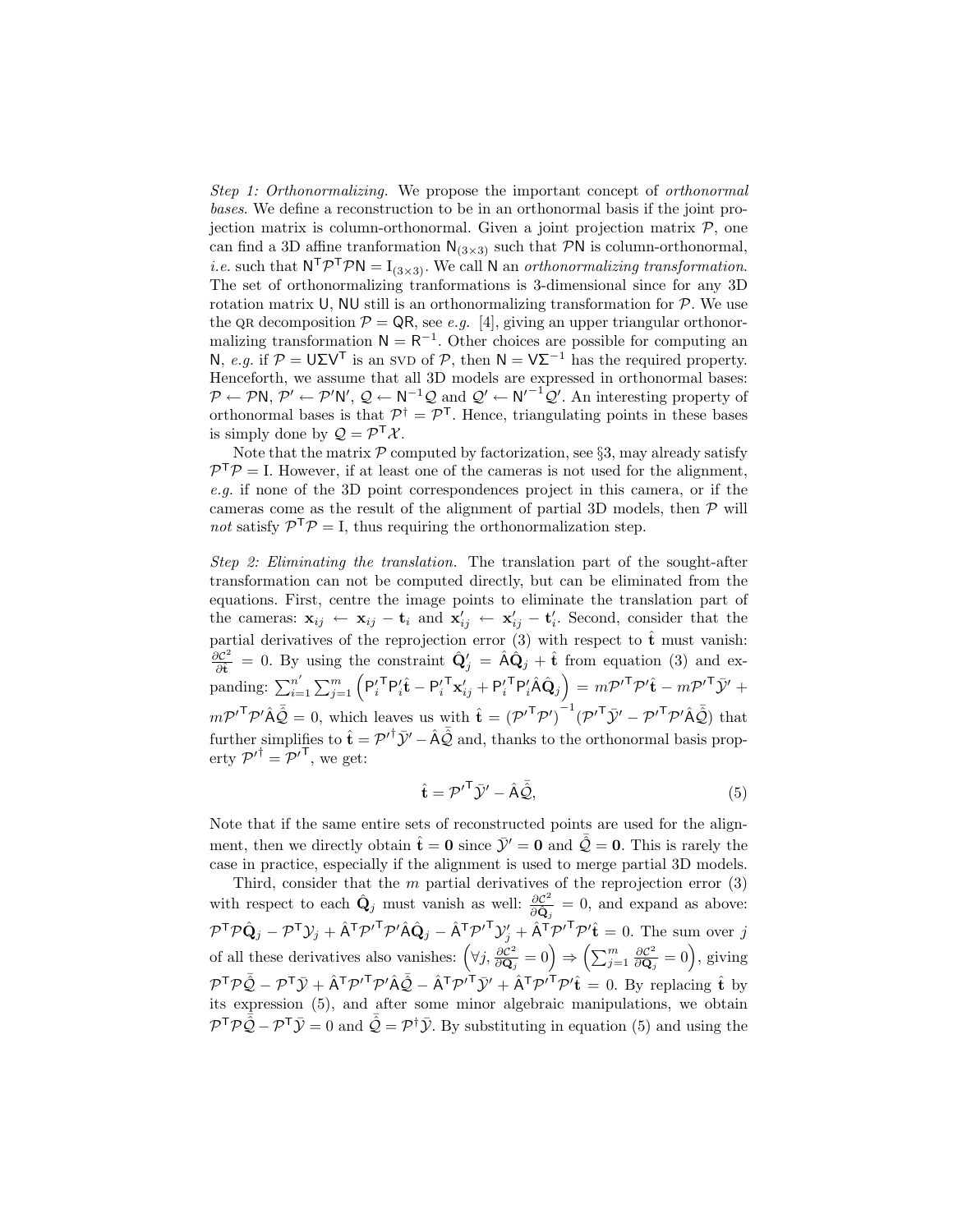orthonormal basis property  $\mathcal{P}^{\dagger} = \mathcal{P}^{\mathsf{T}}$ , we get:

$$
\hat{\mathbf{t}} = \mathcal{P}'^{\mathsf{T}} \bar{\mathcal{Y}}' - \hat{\mathbf{A}} \mathcal{P}^{\mathsf{T}} \bar{\mathcal{Y}}.
$$
\n(6)

It is common in factorization methods to centre the data with respect to their centroid to cancel the translation part of the transformation. Equation (6) means that, according to the reprojection error criterion, the data must be centred with respect to the *reconstructed centroid* of the image points, not with respect to the actual 3D centroid.

Obviously, if the 3D models have been obtained by the factorization method of §3, then the centroid of the 3D points corresponds to the reconstructed centroid, *i.e.*  $\bar{\mathbf{Q}} = \mathcal{P}^{\mathsf{T}} \bar{\mathcal{Y}}$  and  $\bar{\mathbf{Q}}' = {\mathcal{P}'}^{\mathsf{T}} \bar{\mathcal{Y}}'$ , provided that the same sets of views are used for reconstruction and alignment.

To summarize, we cancel the translation part out of the sought-after transformation by translating the reconstructions and the image points by  $\mathbf{Q}_i \leftarrow$  $\mathbf{Q}_j - \mathcal{P}^\mathsf{T} \bar{\mathcal{Y}}$  and  $\mathbf{x}_{ij} \leftarrow \mathbf{x}_{ij} - \mathsf{P}_i \mathcal{P}^\mathsf{T} \bar{\mathcal{Y}}$ , and similarly for the second image set. The reprojection error (3) is rewritten:

$$
\mathcal{C}^2(\mathcal{Q}, \mathcal{Q}') = \frac{1}{2nm} \left( \|\mathcal{X} - \mathcal{P}\mathcal{Q}\|^2 + \|\mathcal{X}' - \mathcal{P}'\mathcal{Q}'\|^2 \right),\tag{7}
$$

and problem (4) is reformulated as  $\min_{\hat{Q}, \hat{Q}'} C^2(\hat{Q}, \hat{Q}')$  s.t.  $\hat{Q}'_j = \hat{A}\hat{Q}_j$ .

Step 3: Factorizing. Thanks to the orthonormal basis property  $\mathcal{P}^{\mathsf{T}}\mathcal{P} = I$ , and since for any column-orthonormal matrix  $\mathcal{A}, \|\mathcal{A}\mathbf{x}\| = \|\mathbf{x}\|$ , we can rewrite the reprojection error on a single set of cameras as  $\mathcal{R}^2(\mathcal{P}, \mathcal{Q}) \propto ||\mathcal{X} - \mathcal{P}\mathcal{Q}||^2 =$  $\|\mathcal{P}^\mathsf{T}\mathcal{X} - \mathcal{Q}\|^2$ . This allows to rewrite the reprojection error (7) as:

$$
\mathcal{C}^2(\hat{\mathcal{Q}},\hat{\mathcal{Q}}')\propto \|\mathcal{P}^{\mathsf{T}}\mathcal{X}-\hat{\mathcal{Q}}\|^2+\|\mathcal{P'}^{\mathsf{T}}\mathcal{X}'-\hat{\mathcal{Q}}'\|^2\quad =\quad \mathbb{I}\underbrace{\begin{pmatrix} \mathcal{P}^{\mathsf{T}}\mathcal{X} \\ \mathcal{P'}^{\mathsf{T}}\mathcal{X}'\end{pmatrix}}_{\Lambda}-\underbrace{\begin{pmatrix} \hat{\mathcal{Q}} \\ \hat{\mathcal{Q}}'\end{pmatrix}}_{\Delta}\|^2.
$$

By introducing the constraint  $\hat{Q}' = \hat{A}\hat{Q}$  and, as in §3, an unknown global affine transformation B:

$$
\Delta = \begin{pmatrix} I \\ \hat{A} \end{pmatrix} BB^{-1} \hat{Q} = \underbrace{\begin{pmatrix} B \\ \hat{A}B \end{pmatrix}}_{\tilde{\mathcal{M}}} \underbrace{B^{-1} \mathcal{Q}}_{\tilde{Q}}.
$$

The problem is reformulated as  $\min_{\tilde{\mathcal{M}},\tilde{\mathcal{Q}}} ||\Lambda-\tilde{\mathcal{M}}\tilde{\mathcal{Q}}||^2$ . A solution is given by SVD of matrix  $\Lambda: \Lambda_{(6 \times m)} = \bigcup_{(6 \times 6)} \Sigma_{(6 \times 6)} \bigvee_{(6 \times m)}^{\mathsf{T}}$ . As in §3, let  $\Sigma = \Sigma_u \Sigma_v$  be any decomposition of matrix  $\Sigma$ . We obtain  $\mathcal{\tilde{M}} = \psi(\mathsf{U}\Sigma_u)$  and  $\mathcal{\tilde{Q}} = \psi^{\mathsf{T}}(\mathsf{V}\Sigma_v^{\mathsf{T}})$ . Using the partitioning  $\tilde{\mathcal{M}}^{\mathsf{T}} = (\tilde{\mathsf{M}}^{\mathsf{T}} \tilde{\mathsf{M}}'^{\mathsf{T}})$ , we get  $\mathsf{B} = \tilde{\mathsf{M}}$ ,  $\hat{\mathsf{A}} = \tilde{\mathsf{M}}' \mathsf{B}^{-1}$  and  $\tilde{\mathcal{Q}} = \mathsf{B}\tilde{\mathcal{Q}}$ . Obviously, one needs to undo the effect of the orthonormalizing transformations:  $\hat{A} \leftarrow N'\hat{A}N^{-1}$  and  $\hat{Q} \leftarrow N\hat{Q}$ . A minimal  $m \geq 4$  point correspondences is required.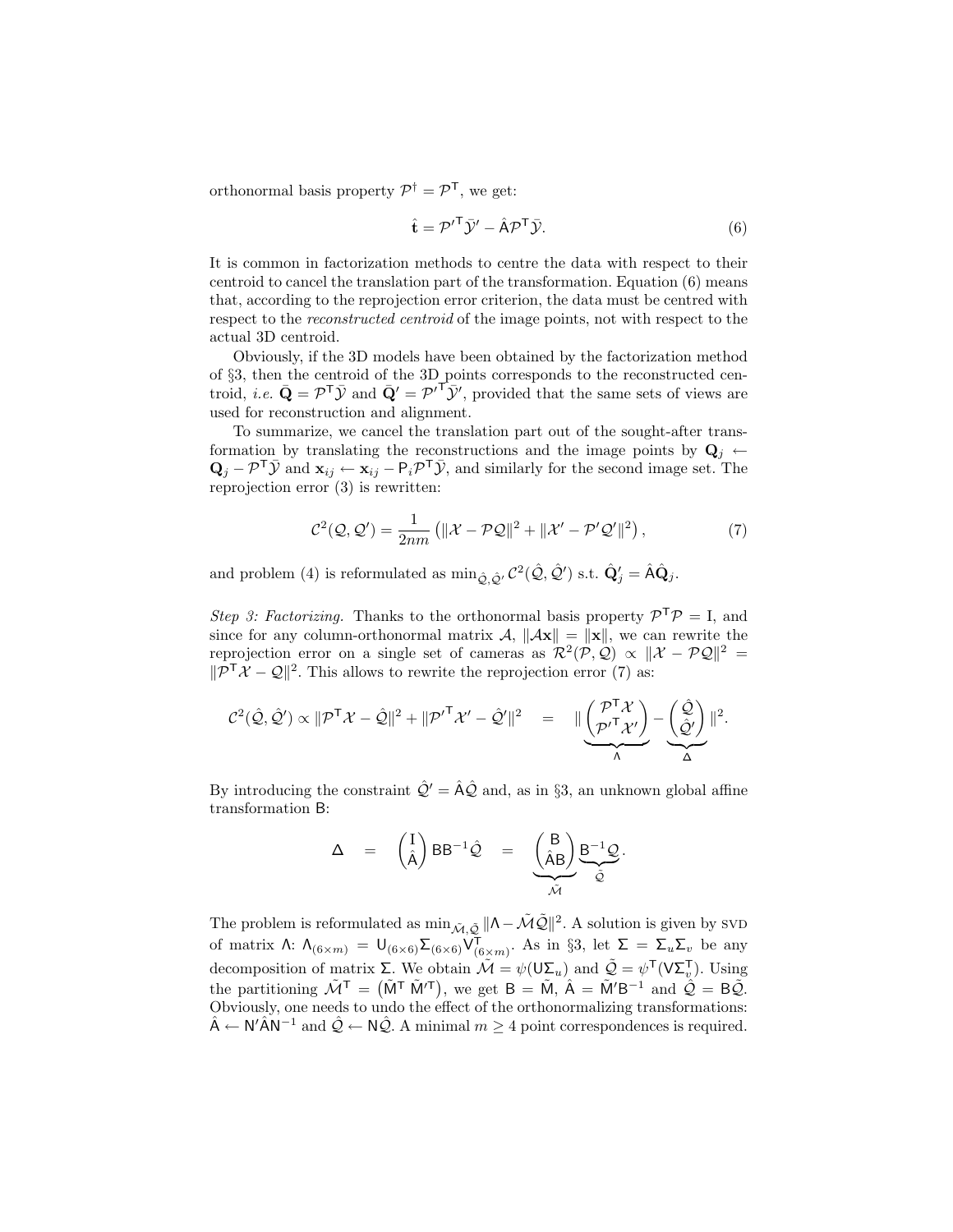Note that it is possible to solve the problem without using the orthonormalizing transformations. This solution requires however to compute the SVD of a  $(2(n+n')\times m)$  matrix, made by stacking the measurement matrices X and  $\mathcal{X}'$ , and is therefore much more computationally expensive than the algorithm above, and may be intractable for large sets of cameras and points.

## 5 Other Algorithms

We briefly describe two other alignment algorithms. They do not yield Maximum Likelihood Estimates under the previously-mentioned hypotheses on the noise distribution. They rely on 3D measurements and naturally handle missing data.

#### 5.1 Minimizing the Non-Symmetric Transfer Error

This algorithm, dubbed 'TrError', is specific to the two camera set case. It is based on minimizing a non-symmetric 3D transfer error  $\mathcal{E}(\hat{A})$ :  $\min_{\hat{A},\hat{t}} \mathcal{E}^2(\hat{A},\hat{t})$ with  $\mathcal{E}^2(\hat{A}) = \frac{1}{m} \sum_{j=1}^m ||\mathbf{Q}'_j - \hat{A}\mathbf{Q}_j - \hat{t}||^2$ . Differentiating  $\mathcal{E}^2$  with respect to  $\hat{\mathbf{t}}$ and nullifying the result yields  $\hat{\mathbf{t}} = \hat{\mathbf{Q}}' - \hat{\mathbf{A}}\hat{\mathbf{Q}}$ . Henceforth, we assume that the translation has been eliminated by translating each 3D point set on its centroid. By rewriting the error function as  $\mathcal{E}^2(\hat{A}) \propto ||\mathcal{Q}' - \hat{A}\mathcal{Q}||^2$  and applying standard linear least-squares, one obtains the solution  $\hat{A} = Q'Q^{\dagger}$ .

#### 5.2 Direct 3D Factorization

This algorithm, dubbed 'FACT3D', is based on directly factorizing the 3D reconstructed points. It is not restricted to the two camera set case, but for simplicity, we only describe this case. Generalization to multiple camera sets is trivial. The algorithm computes the aligning transformation  $(\hat{\mathbf{A}}, \hat{\mathbf{t}})$  and perfectly corresponding points  $\{\hat{\mathbf{Q}}_j \leftrightarrow \hat{\mathbf{Q}}'_j\}$ . The reconstructed cameras are not taken into account by this algorithm, which entirely relies on 3D measures on the reconstructed points. This algorithm is equivalent to the proposed FactMLE under certain conditions.

The problem is stated by  $\min_{\hat{Q}, \hat{Q}'} \mathcal{D}^2(\hat{Q}, \hat{Q}')$  s.t.  $\hat{Q}'_j = \hat{A}\hat{Q}_j + \hat{t}$ , here the 3D error function employed is defined by  $\mathcal{D}^2(\hat{\mathcal{Q}}, \hat{\mathcal{Q}}') = \frac{1}{2m} \left( \|\mathcal{Q} - \hat{\mathcal{Q}}\|^2 + \|\mathcal{Q}' - \hat{\mathcal{Q}}'\|^2 \right)$ . Minimizing this error function means that if the noise on the 3D point coordinates were Gaussian, centred and i.i.d., which is not the case with our actual hypotheses (the noise distribution in 3D depends on the noise distribution in the images and the reconstruction method – hence it is not a priori Gaussian), then this algorithm would yield the Maximum Likelihood Estimate.

Step 1: Computing the translation. By nullifying the partial derivatives of the error function  $\mathcal{D}^2$  with respect to  $\hat{\mathbf{t}}$  and with respect to the  $\hat{\mathbf{Q}}_j$ , and substituting the latter expressions into the former one, we obtain  $\hat{\mathbf{t}} = \bar{\mathbf{Q}}' - \hat{\mathbf{A}}\bar{\mathbf{Q}}$ . This equation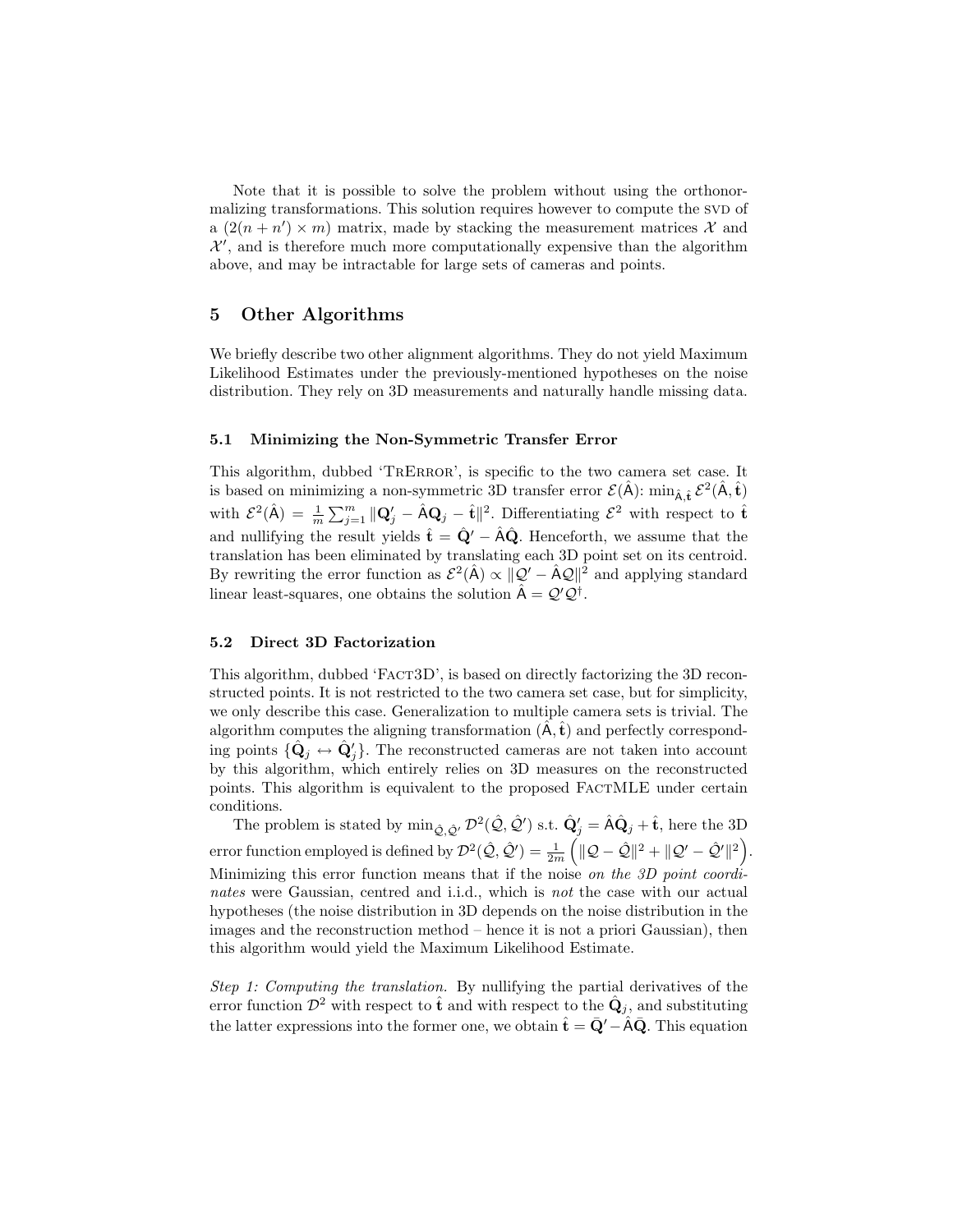means that, as in most factorization methods, cancelling the translation part out according to the error function  $D$  is done by centring each set of 3D points on its actual centroid:  $\hat{\mathbf{Q}}_j \leftarrow \hat{\mathbf{Q}}_j - \bar{\mathbf{Q}}$  and  $\hat{\mathbf{Q}}'_j \leftarrow \hat{\mathbf{Q}}'_j - \bar{\bar{\mathbf{Q}}}'$ . Henceforth, we assume to work in centred coordinates. The problem is rewritten as  $\min_{\hat{Q}, \hat{Q}'} \mathcal{D}^2(\hat{Q}, \hat{Q}')$ s.t.  $\hat{\mathbf{Q}}'_j = \hat{\mathbf{A}} \hat{\mathbf{Q}}_j$ .

Step 2: Factorizing. Following the approach in  $\S 4.2$ , we rewrite  $\mathcal D$  as:

$$
\mathcal{D}^2(\hat{\mathcal{Q}},\hat{\mathcal{Q}}') \;\;\propto\;\; \|\begin{pmatrix}\mathcal{Q} \\ \mathcal{Q}'\end{pmatrix} - \begin{pmatrix}\hat{\mathcal{Q}} \\ \hat{\mathcal{Q}}'\end{pmatrix}\|^2 \;\;\; = \;\;\; \|\begin{pmatrix}\mathcal{Q} \\ \mathcal{Q}'\end{pmatrix} - \begin{pmatrix}\mathsf{B} \\ \mathsf{AB}\end{pmatrix} \underbrace{\mathsf{B}^{-1}\hat{\mathcal{Q}}}_{\tilde{\mathcal{Q}}}\|^2.
$$

Using SVD of matrix  $\Lambda = \mathsf{U} \Sigma \mathsf{V}^{\mathsf{T}}$ , we obtain  $\tilde{\mathcal{M}} = \psi(\mathsf{U} \Sigma_u)$  and  $\tilde{\mathcal{Q}} = \psi^{\mathsf{T}}(\mathsf{V} \Sigma_v^{\mathsf{T}})$ . By partitioning  $\tilde{\mathcal{M}}^{\mathsf{T}} = (\tilde{\mathsf{M}}^{\mathsf{T}} \tilde{\mathsf{M}}'^{\mathsf{T}})$ , we get  $\mathsf{B} = \tilde{\mathsf{M}}$ ,  $\hat{\mathsf{A}} = \tilde{\mathsf{M}}' \mathsf{B}^{-1}$  and  $\hat{\mathcal{Q}} = \mathsf{B} \tilde{\mathcal{Q}}$ .

## 6 Experimental Evaluation

#### 6.1 Simulated Data

We generated m 3D points and two sets of n weak perspective cameras:  $P_i =$  $A_i \overline{R_i}$ , where  $A_i$  is the internal calibration matrix  $A_i = k_i \text{diag}(\tau_i, 1)$ ,  $\overline{R_i}$  a  $(2 \times 3)$ , truncated, 3D rotation matrix and  $\mathbf{t}_i$  is a 2-vector. The scale factor  $k_i$  models the average depth of the object and the focal length of the camera, and  $\tau$  models the aspect ratio that we choose very close to 1. The 3D points are chosen from a uniform distribution inside a thin rectangular parallelepiped with dimensions  $1 \times 1 \times (1-d)$ , and the internal camera scale factors  $k_i$  are chosen so that the points are uniformly spread in  $400 \times 400$  pixel images. We use m points to perform Structure-From-Motion on each camera set and  $m_c$  points for the alignment. A gaussian noise with zero mean and standard deviation  $\sigma$  is added in the images. We define the overlap ratio of the two camera sets to be  $\theta = m_c/m$ , *i.e.* for  $\theta = 1$  all points are seen in all views, while for  $\theta = 0$ , the two sets of cameras do not share corresponding points. The comparison of the algorithms being based on the reprojection error, the point clouds used to compute it need to be reestimated so that this error is minimized, given an estimated transformation. This must be done for TRERROR and FACT3D.

The default setting is:  $n = 2$  views,  $m = 250$  points,  $\theta = 0.2$  (*i.e.* a 20%) overlap and  $m_c = 50$  points common to the two 3D models),  $\sigma = 3.0$  pixels,  $d = 0.95$  (flat 3D scene) and  $a = 1$  (perfectly affine projections). Figure 2 shows the reprojection error averaged over 500 simulations for varying the number  $n$  of cameras and the level of noise  $\sigma$ . Whereas FACTMLE and FACT3D have similar behaviors, TRERROR is less robust with regard to both of these parameters. Other experiments concern varying the overlap ratio and the number of points  $m_c$ , the former from 10% to 100% and the latter from 4 to 60, corresponding respectively to  $m = 20$  and  $m = 300$  points. For small values of  $m_c$ , FACTMLE and Fact3D yield very similar errors, whereas for higher numbers of points, the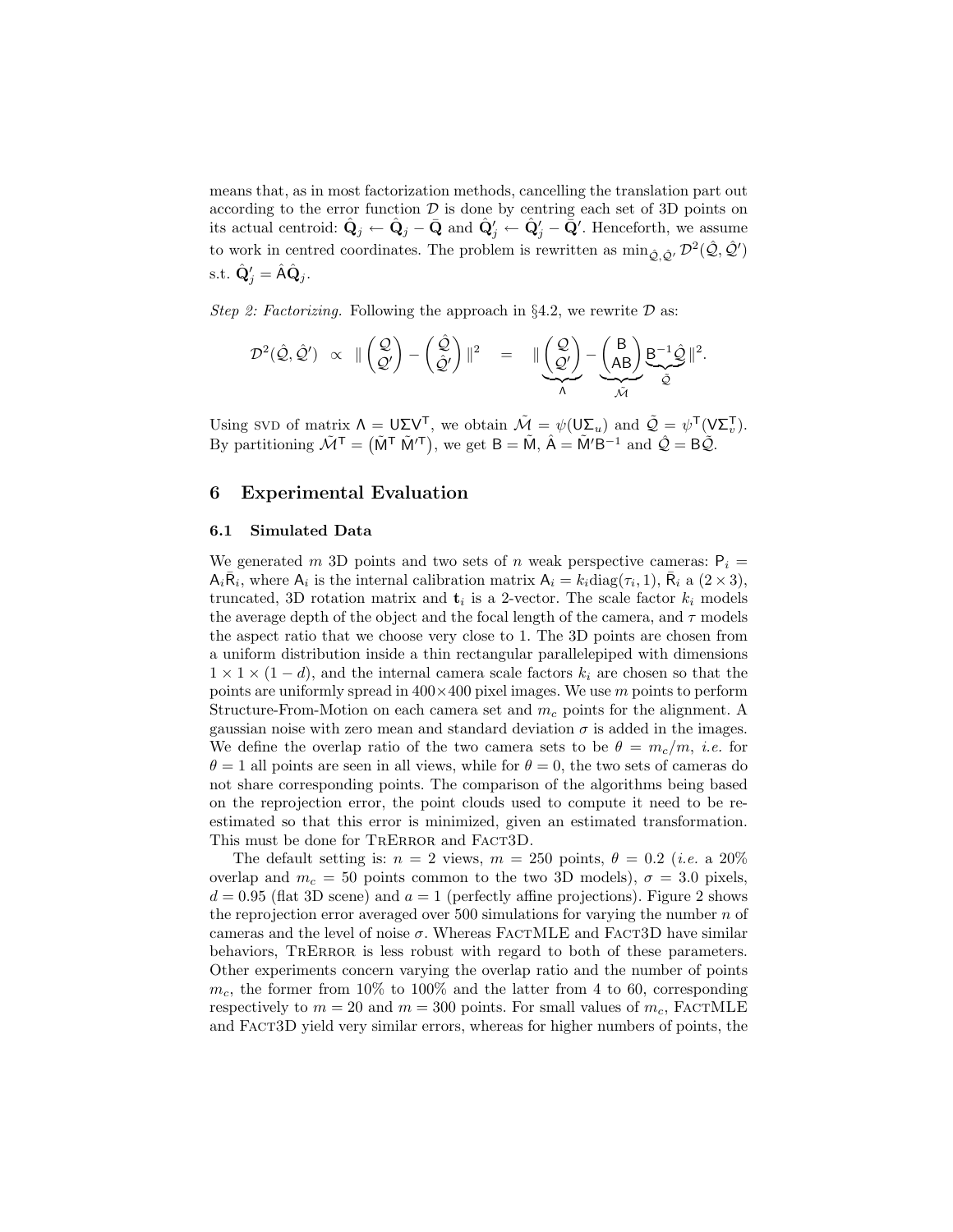

Fig. 2. Reprojection error versus (a) the number n of cameras and (b) the noise  $\sigma$ .

difference gets larger We see that for  $m_c > 20$ , the number of points has a much smaller influence on the errors. However, neither the error nor the difference between the methods seems to change when the overlap changes and we thus conclude that the overlap does not much influence the alignment algorithms, when the number of points is high enough. In all cases, method TRERROR performs very badly compared to the two other ones. Finally, the flatness of the simulated data  $d$  is varied from 0 to 1, that is from a cube to a plane. The flatness of the scene does not change the result of the alignment, except for very flat scenes where TRERROR turns out to be unstable. This result was expected since planar scenes are singular for the computation of a 3D affine transformation. The result means that TRERROR is much more sensitive to noise than the two other methods. We conclude that although FactMLE consistently outperforms the other two algorithms, it is in critical situation that the difference seems to be the most important. In particular, TRERROR is less robust with regard to the number of cameras, the noise and the flatness of the scene.

#### 6.2 Real Data

We applied the algorithms to real image sequences. For one of them, the 'cylinder head' sequence, we show results. The video camera is not calibrated, that is, the internal parameters are unknown but constant throughout the video footage.

The images are shown on figure 3 with the  $m_c = 13$  original, manually entered, and reprojected points after we applied the FactMLE method. The pictures were taken with a camera with 12 mm focal length, at a distance of approximately 60 cm of the object, which is 40 cm long. The reprojection errors we obtained are: 3.7683 pixels for FACTMLE, 3.7692 pixels for FACT3D and 3.7764 pixels for TrError.

The 'statuette sequence' is made of 4 images with  $m_c = 14$  points lying very close to a plane, and  $m = m' = 25$ , giving a 56% overlap. The points were manually entered. The reprojection errors we obtained are: 2.8402 pixels for FACTMLE, 2.8415 pixels for FACT3D and 2.8446 pixels for TRERROR.